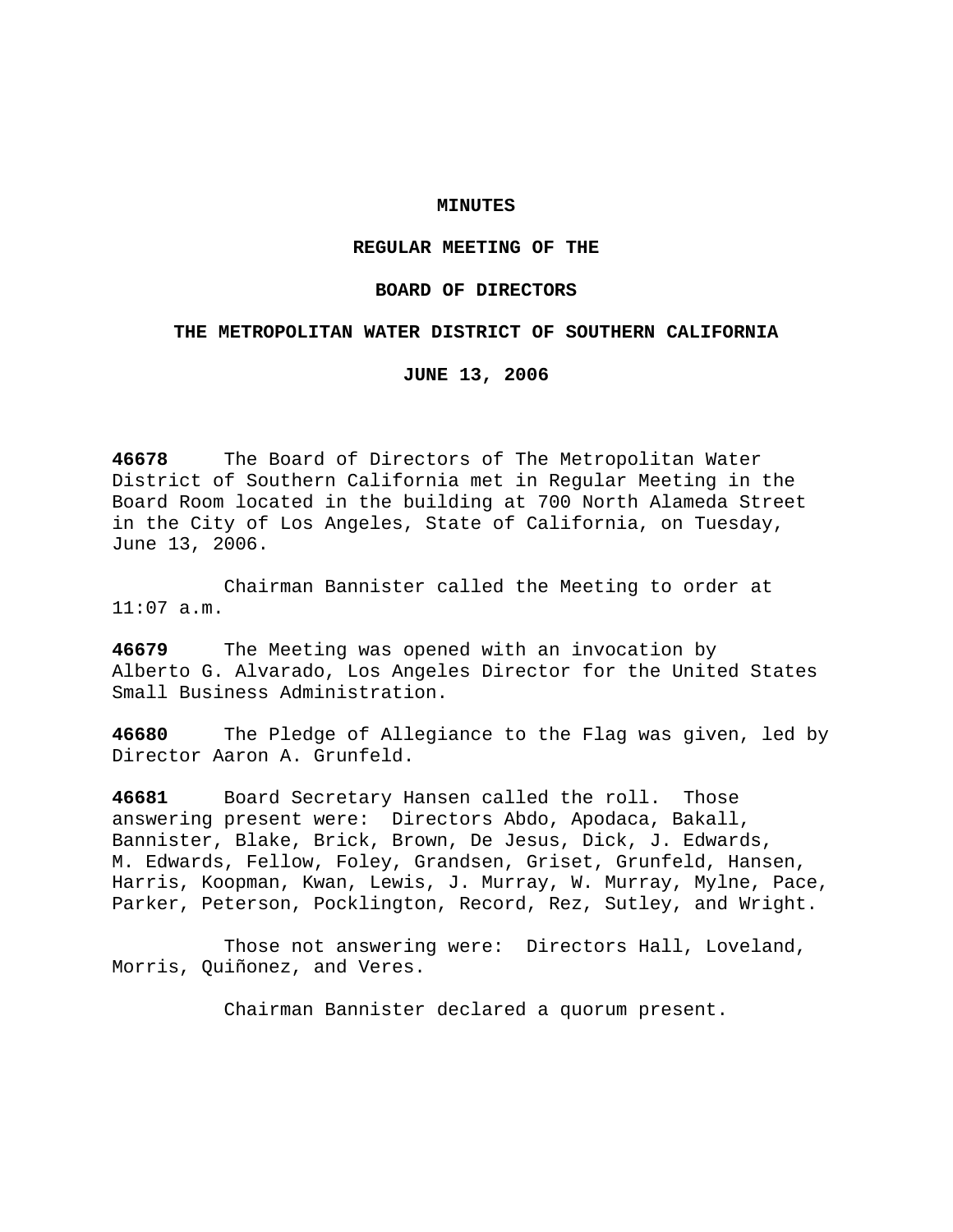**46682** Chairman Bannister invited members of the public to address the Board on matters within the Board's jurisdiction.

 William Seelig, president of Institute of Human Engineering Sciences, commented on technological capabilities of introducing oxygen into small lakes; and he urged the staff to look into that technology when they are considering what to do with Lake Perris.

 Chairman Bannister commented on the Solar Cup competition held May 19-21, 2006 at Lake Skinner, and introduced the first and second winning team members, Diamond Bar High School and Chino Hills High School, respectively. (The thirdplace team, Charter Oak High School of Covina, was not able to attend due to taking final exams today.) The Chair recognized the member agencies that sponsored the various teams. A video was played showing clips of the Solar Cup event.

 Director Wright gave a report on the Baja California Inspection Trip, which he, Directors De Jesus, Pocklington, and Record participated in on June 6-8, 2006. The purpose of the trip was to provide first-hand knowledge of water issues in Mexico that impact the United States.

**46683** There being no objection, Chairman Bannister ordered the reading of the Minutes of the Meetings of May 9 and 16, 2006, dispensed with, copies having been mailed to each Director.

 Director Blake moved, seconded by Director J. Edwards and carried, approving the foregoing Minutes as mailed.

**46684** A written report of meetings attended by Directors at Metropolitan expense during the month of May was distributed. The following Directors reported on events they attended:

 Director Record: May 15-18 – Trip to Washington, D.C. with the Greater Los Angeles Chamber of Commerce

 Director Foley: June 3 – Along with Directors Peterson, Record, and Wright attended the memorial service in Calipatria for Lloyd Allen, former board member of the Imperial Irrigation District and board chairman of the Colorado River Board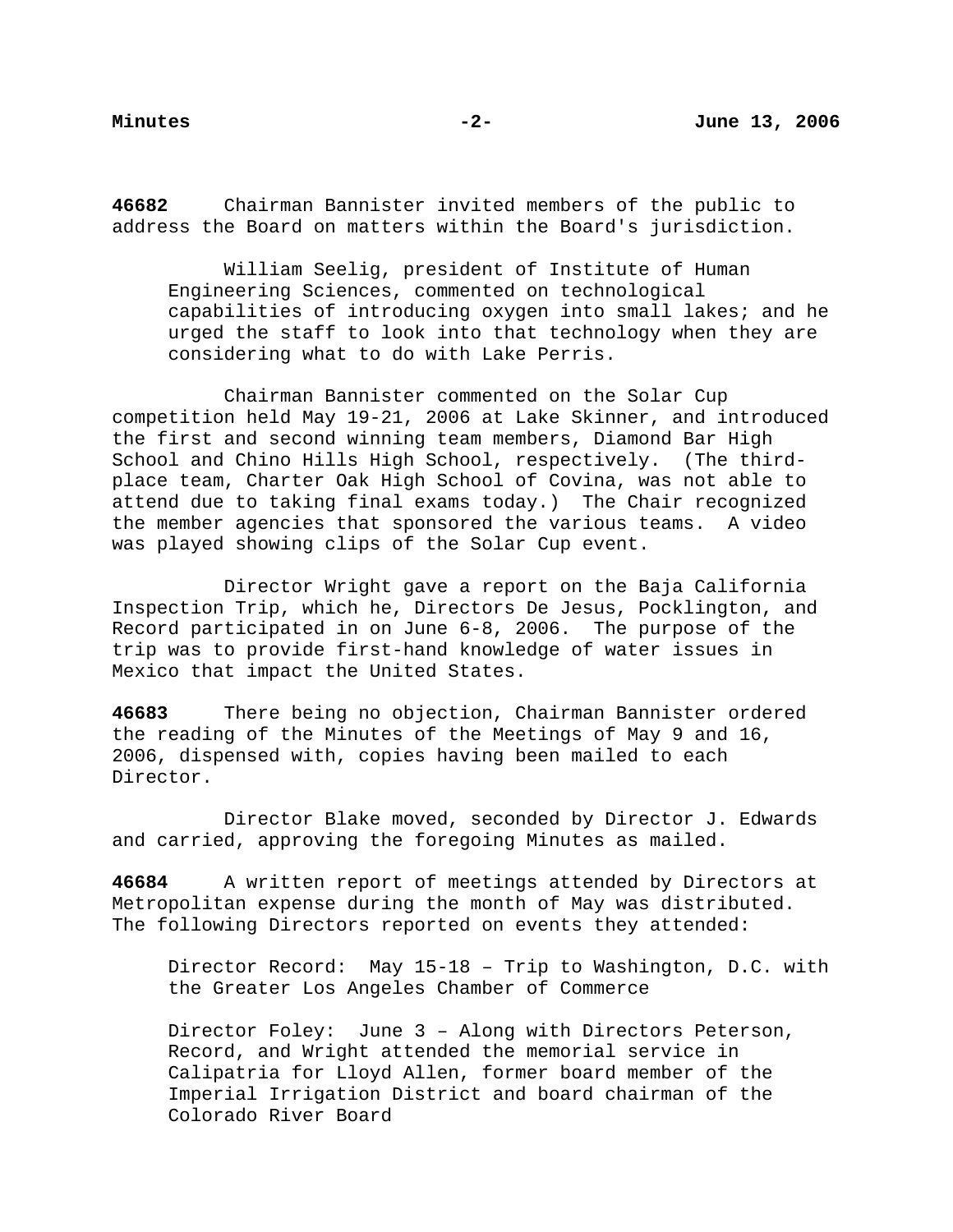Director W. Murray: May 31-June 2 - Urban Water Institute Conference in Long Beach

 Director Peterson: June 2 – ACWA board meeting in Sacramento

 Director Griset: May 31-June 2 – Urban Water Institute Conference in Long Beach

**46685** Chairman Bannister presented to Director Abdo a tenyear service pin for her service as a Director on Metropolitan's Board representing the City of Santa Monica.

**46686** Board Secretary Hansen moved, seconded by Director Blake and carried, approving sixty-day leaves of absence for: Director John T. Morris, commencing June 13, 2006 Director Betty Harris, commencing June 23, 2006 Director Anthony R. Fellow, commencing July 4, 2006

**46687** The Chair announced that Item 5E regarding committee assignments would be taken up later on the agenda.

**46688** Chairman Bannister reported on events in which he participated since the last Board Meeting, as follows:

• May 19 – Guest speaker at the El Toro Water District anniversary at the Laguna Hills Holiday Inn.

**46689** The Chair announced that Item 5G regarding labor negotiations would be taken up at the end of the agenda.

**46690** Regarding Colorado River, Bay-Delta, and CALFED matters, General Manager Kightlinger referred to the activity report for May dated May 31, 2006, which was distributed earlier.

 General Manager Kightlinger stated on June 2 he, Director Record, and other members of staff attended the Valley-Wide Recreation and Park District's dedication of the Regional Aquatic Facility. Also on June 7 there was a signing ceremony for the final phase of the closing of the San Jacinto tunnel litigation, which was settled with the Soboba Tribe, Eastern Municipal Water District, Metropolitan, and Lake Hemet Municipal Water District. Mr. Kightlinger commented that that final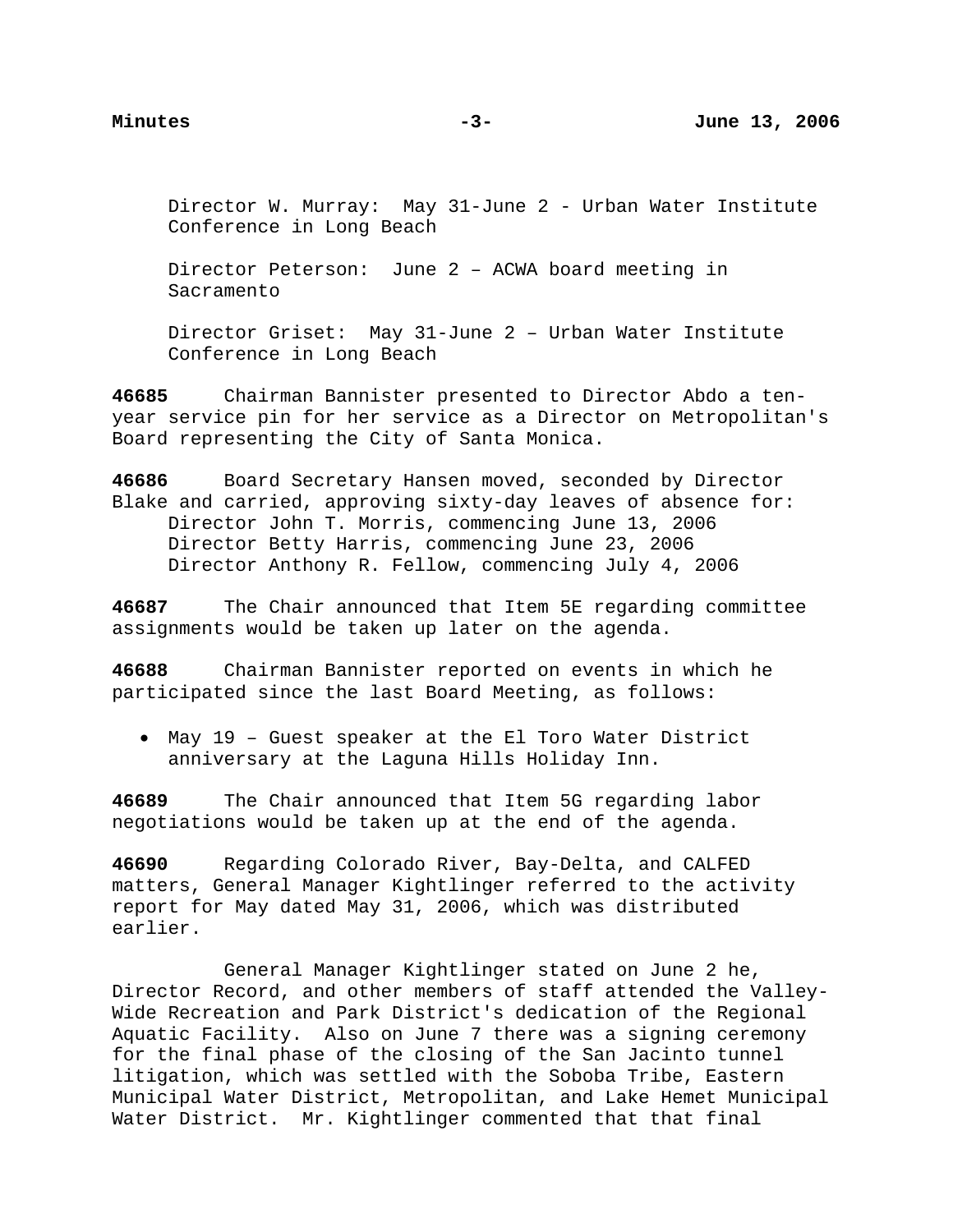closing was the last bit of litigation stemming from Metropolitan's building of the San Jacinto tunnel some 75 years ago.

 General Manager Kightlinger reported on two press reports published; one on June 11 in the *Los Angeles Times* on water conservation activities, and the other on June 9 in the *Daily News* on an agreement among Metropolitan, Los Angeles Department of Water and Power, California Department of Water Resources, and Antelope Valley-East Kern Water Agency. Mr. Kightlinger stated that this agreement was discussed at yesterday's Water Planning, Quality and Resources Committee meeting, and has been referred back to that committee for a follow-up report by staff next month.

 Director Parker referred to his letter dated June 13, 2006, from the San Diego County Water Authority regarding the agreement with the City of Los Angeles and other stakeholders.

**46691** Regarding Legal Department activities, Interim General Counsel Bennion referred to the General Counsel's activity report for May dated May 31, 2006, which was distributed earlier.

 Interim General Counsel Bennion gave an update on the *Carlita Villanueva v. Metropolitan* suit, which was filed by an employee against Metropolitan and an individual Metropolitan manager for discrimination and retaliation. The trial in this matter started in September and testimony stopped and started a number of times and was finally concluded last month. Ms. Bennion stated that once the trial transcripts have been received, closing briefs will be submitted to the court and then a judgment is expected in the main part of this case. Ms. Bennion continued that judgment has already been rendered in favor of the individual Metropolitan manager, with the court finding that the plaintiff's claim against the manager was without foundation, unreasonable and frivolous and awarded the manager attorney's fees of \$110,000 and costs of \$7,000. This total amount of \$117,000 is due Metropolitan since Metropolitan paid for the defense of the manager. Interim General Counsel Bennion stated that the significance of this case is not the money but the message that frivolous claims against Metropolitan can have consequences, and that she wanted to bring this very unusual result to the Board's attention. Ms. Bennion congratulated the team that worked on this litigation.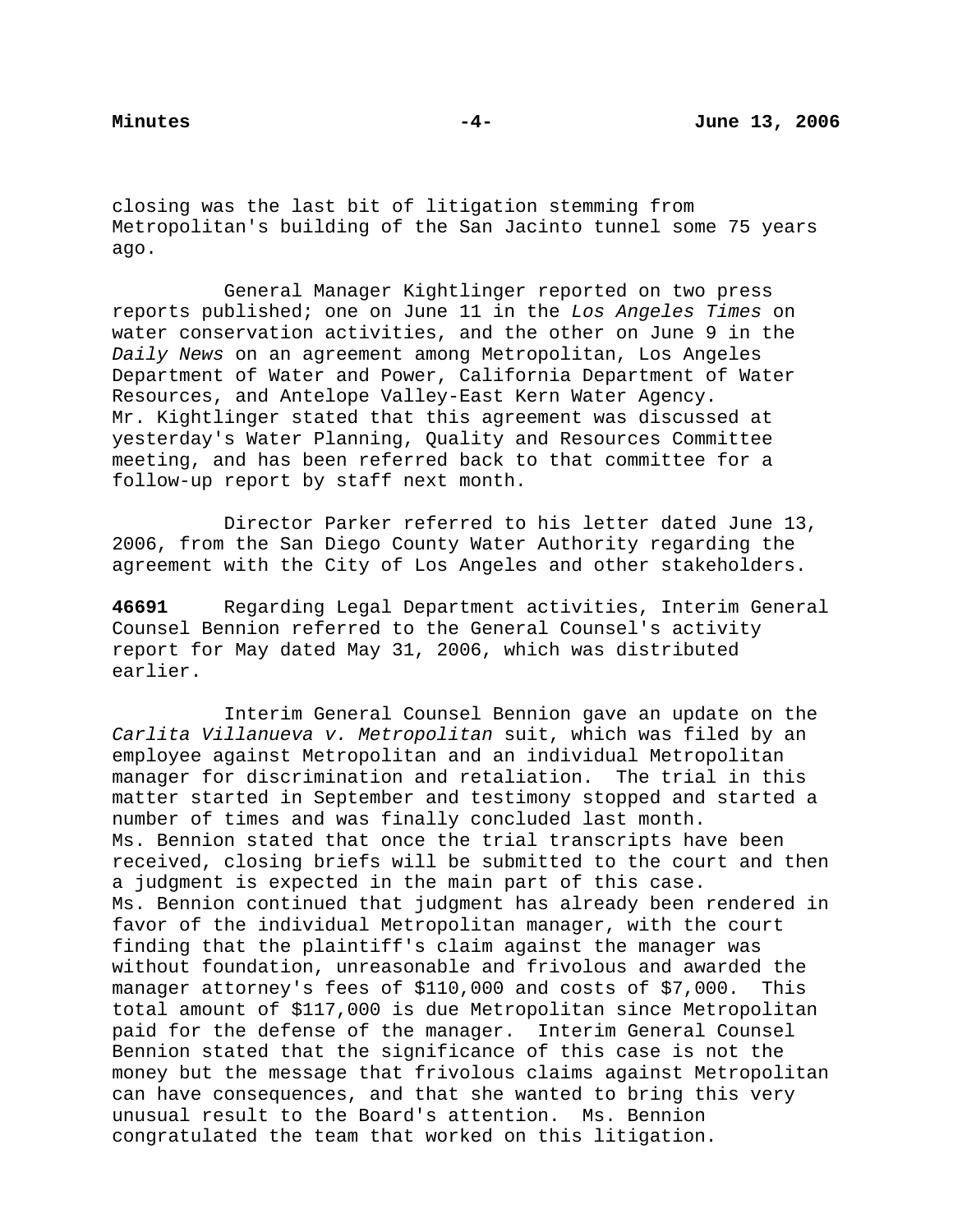**46692** General Auditor Riss presented a report of the Audit Department's activities for the month of May, dated May 31, 2006. He stated that one comfort letter and five Audit Reports were issued during the month. Specifically he noted that the Official Statement for the Water Revenue Refunding Bonds, 2006 Series A-1 and A-2 Review; Brutoco Engineering & Construction, Incorporated Audit Report; Camp, Dresser & McKee Engineers Audit Report; Employee & Director Expense Audit Report; Proposition 13 Conjunctive Use Programs Audit Report; and Tuition Reimbursement Program Audit Report were issued during the month. Mr. Riss stated that the review of the Official Statement for the Bonds was completed with no exceptions noted. He then remarked that four of the reports were issued with satisfactory opinions, and the tuition reimbursement report with a generally satisfactory opinion.

**46693** Ethics Officer Elliott referred to the activity report for May dated May 31, 2006, which was distributed earlier.

 Dr. Elliott announced that for the Ethics Education Program, the final AB 1234 seminar for the year for Directors and officers will be held in September. Dr. Elliott reported that Ethics Educator Jeff Cable is scheduling visits at all of Metropolitan's facilities, including Sacramento, to do follow-up presentations on the Ethics Office and program. Dr. Elliott stated that the Ethics Office now has a regular monthly column in the *People Interactive* magazine called "Eye on Ethics", and that there is an ethics special connection now in the sixth floor library here at Headquarters for use by Directors and employees. The holdings of ethics books, journals, monographs, CDs and videos are now included in the reference section on the Intramet; and the list of the holdings will be posted on the Directors' Web site. Dr. Elliott then reported that the employees' ethics manual is in draft form and will be reviewed by members of the Ethics Outreach Committee over the next few weeks and should be ready for distribution next month.

**46694** Director Blake moved, seconded by Director J. Edwards and carried unanimously, approving the General Manager's Business Plan for fiscal year 2006/07, signed by the General Manager on June 7, 2006.

**46695** Chairman Bannister announced that Agenda Item 8-11 was withdrawn, and he requested that Agenda Item 7-5 be taken off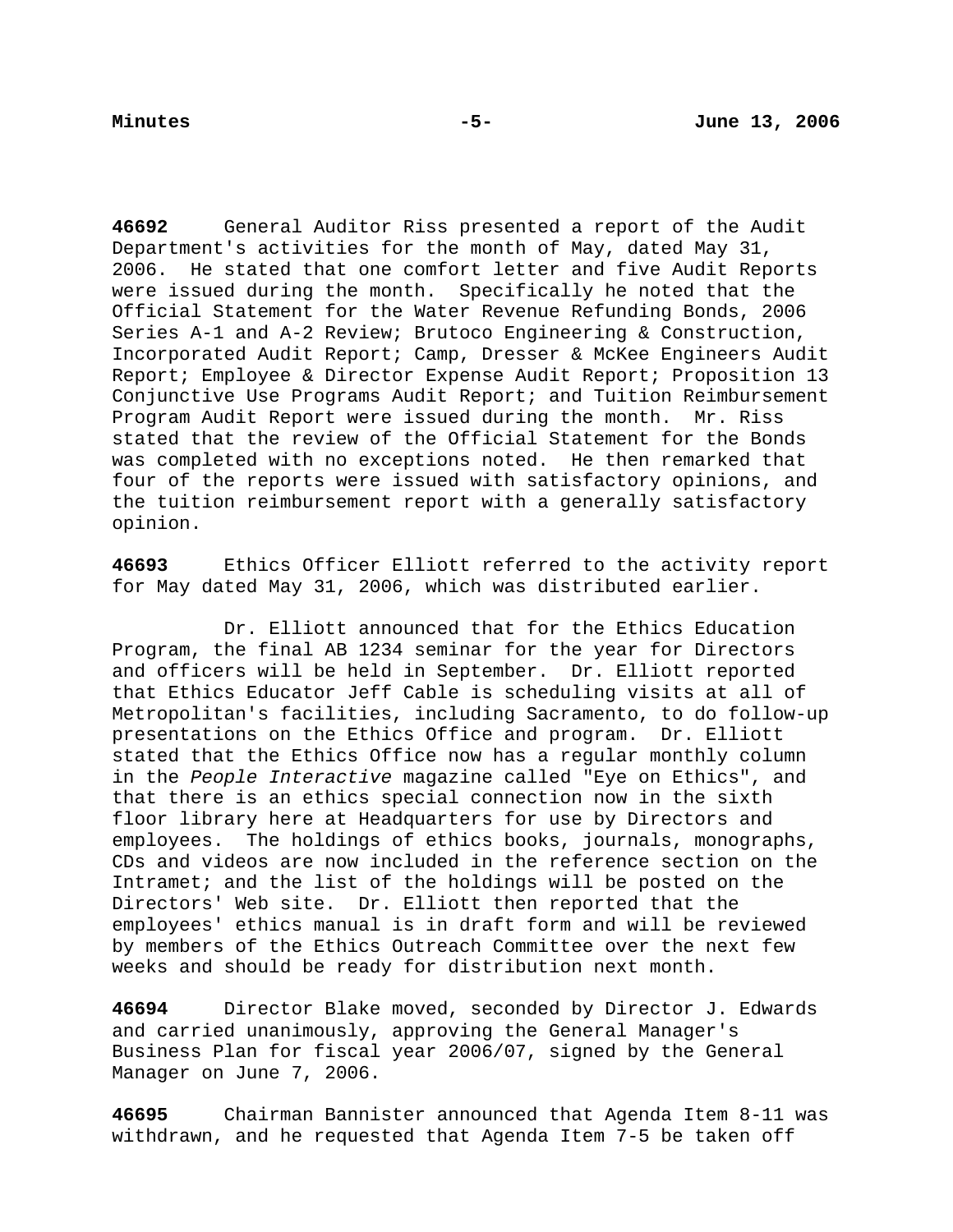the Consent Calendar. The following Agenda Items were requested to be added to the Consent Calendar: Director Mylne, Items 8-5 through 8-7 (Item 8-5 subsequently withdrawn from the Consent Calendar); Director De Jesus, Items 8-8 through 8-10; Director Koopman, Items 8-2 and 8-3.

 Director Blake moved, seconded by Director J. Edwards and carried, and the Board approved the Consent Calendar Items, **M.I. 46696** through **M.I. 46706,** as follows:

**46696** Adopted the California Environmental Quality Act (CEQA) determination and (a) granted conditional approval for the 95<sup>th</sup> Fringe Area Annexation concurrently to Eastern Municipal Water District and Metropolitan, conditioned upon receipt in full of an annexation fee of \$39,842.20 to Metropolitan if completed by December 31, 2006, or if completed later, at the then-current annexation charge rate; (b) approved Eastern's Statement of Compliance with the current Water Use Efficiency Guidelines; and (c) adopted the resolution of intention **(Resolution 9002)** to impose water standby charge within the proposed annexation territory, substantially in the form of Attachment 3 to the letter signed by Assistant General Manager Man for the General Manager on May 17, 2006, said Resolution entitled:

# **RESOLUTION OF THE BOARD OF DIRECTORS OF THE METROPOLITAN WATER DISTRICT OF SOUTHERN CALIFORNIA GIVING NOTICE OF INTENTION TO IMPOSE WATER STANDBY CHARGES CONTINGENT UPON ANNEXATION—95TH FRINGE AREA**

**46697** Adopted the CEQA determination and authorized the General Counsel to increase the maximum amount payable under the contract with Keyser Marston Associates, Inc. by \$250,000, and increase the maximum amount payable under contract with Richards, Watson & Gershon by \$150,000 for services related to negotiations for the Diamond Valley Recreation and Land Development Project, as set forth in the letter jointly signed by the Interim General Counsel and Assistant General Manager Man for the General Manager on May 17, 2006.

**46698** Adopted the CEQA determination and approved up to \$1.125 million to renew or replace the Aircraft Liability, Crime, Excess General Liability policies, and Excess Workers' Compensation policy and retain the \$5 million self-insured retention for the excess Workers' Compensation coverage, as set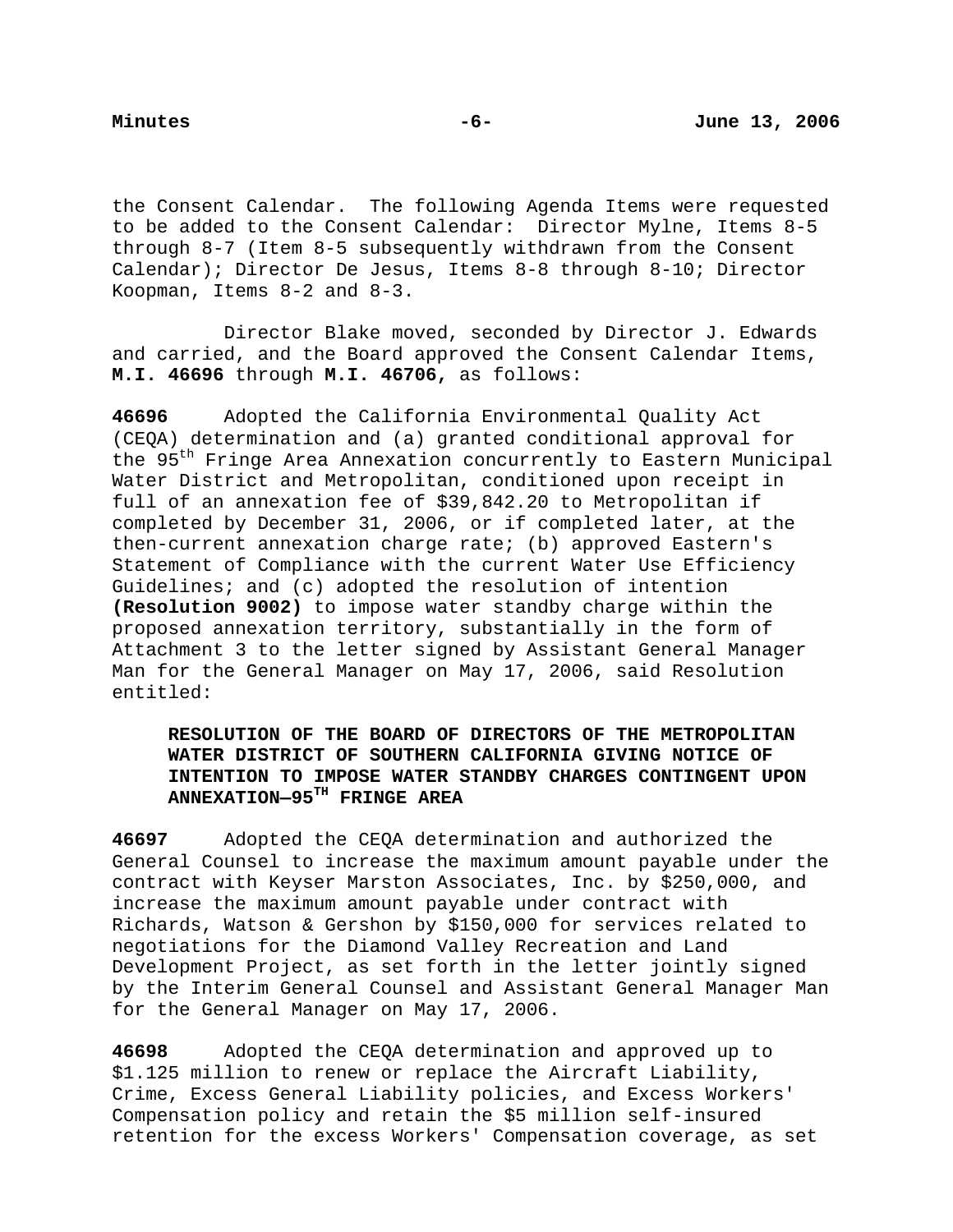forth in the letter signed by the General Manager on May 26, 2006.

**46699** Adopted the CEQA determination and approved the semiannually recommended Community Partnering Program sponsorships for fiscal year 2005/06, for discretionary community activities as listed in Attachment 1 to the letter signed by the General Manager on May 26, 2006.

**46700** Adopted the CEQA determination and approved (a) the re-delegation of authority to the Treasurer to make investments on behalf of Metropolitan; and (b) the Statement of Investment Policy, as set forth in the letter signed by the General Manager on May 26, 2006.

**46701** Adopted the CEQA determination and (a) approved the Fiscal Year 2006/07 Annual Budget; (b) appropriated \$832.2 million for the projected annual cash outlays for Metropolitan O&M and operating equipment, power costs on the Colorado River Aqueduct, SWP operations, maintenance, power and replacement costs and SWP capital charges; demand management programs including the local resources and conservation credits program; and costs associated with supply programs paid from the Water Transfer Fund; (c) appropriated as continuing appropriations, \$251.3 million for 2006/07 debt service on Metropolitan general obligation and revenue bonds; (d) authorized the use of \$95 million in operating revenues to fund Replacement and Refurbishment and General Fund construction; and (e) appropriated \$53.6 million for increases in fiscal year 2005/06 expenditures for Metropolitan O&M, SWP power costs, and costs associated with supply programs, as set forth in the letter signed by the General Manager on May 30, 2006.

**46702** Adopted the CEQA determination and authorized an increase of \$8.9 million to the existing agreement with Hatch Mott Macdonald, for a new not-to-exceed total of \$20.9 million for construction management services for the Arrowhead Tunnels of the Inland Feeder Program, as set forth in the letter signed by the General Manager on May 30, 2006.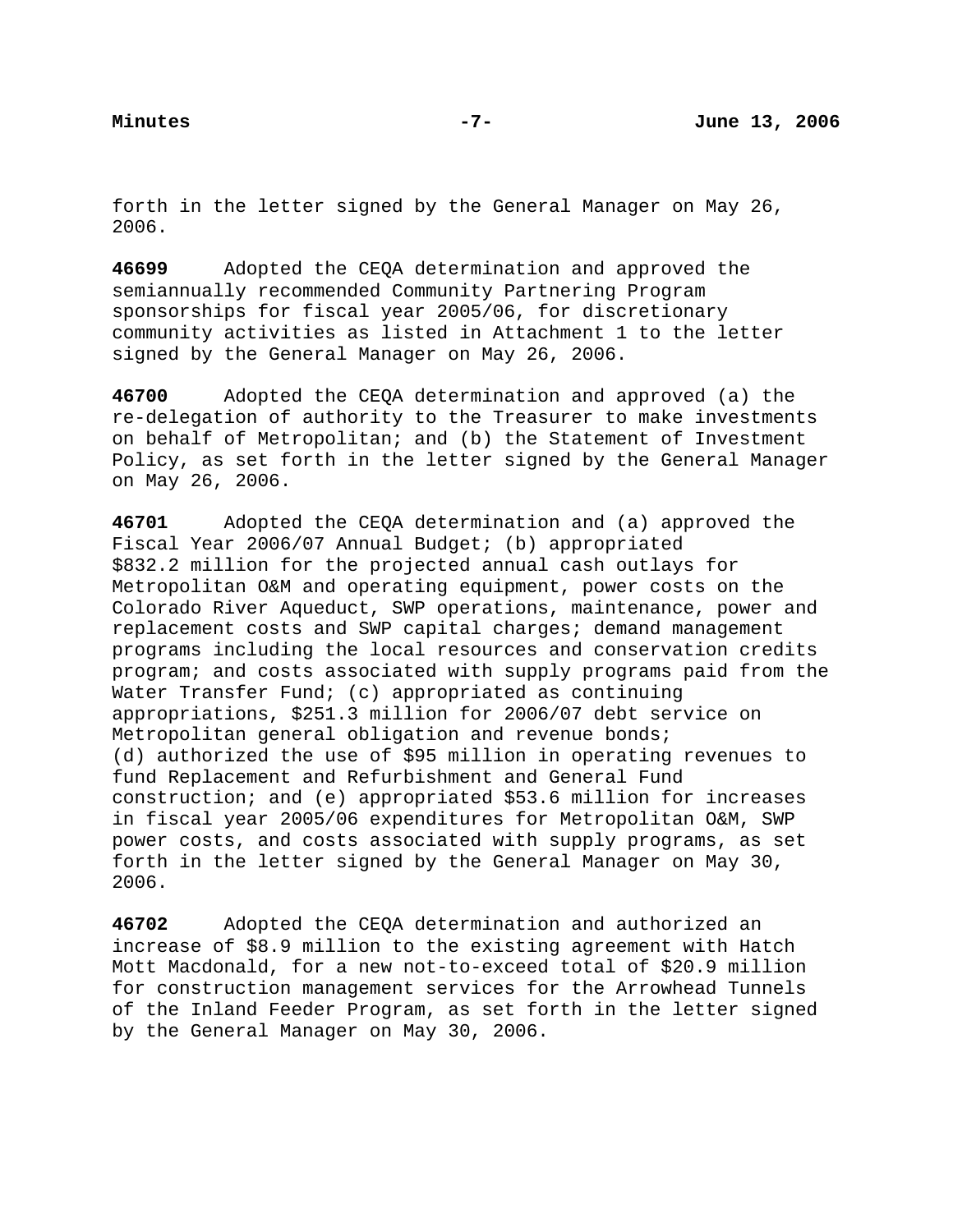**46703** Adopted the CEQA determination and (a) appropriated \$5.6 million (Appropriation No. 15433 from the Revenue Bonds, Replacement and Refurbishment or General Funds) for the Minor Capital Projects Program for fiscal year 2006/07 for projects costing less than \$250,000; (b) authorized the General Manager to initiate capital projects costing less than \$250,000 and perform all work including the preparation of necessary environmental documentation; and (c) designated the General Manager as the decision-making body for purposes of reviewing, approving, and certifying any environmental documentation that may be required for such projects, as set forth in the letter signed by the General Manager on May 26, 2006.

**46704** Adopted the CEQA determination and authorized the amendment of the contract with Cox, Castle & Nicholson to increase the maximum payable by \$100,000 to \$350,000 for *Metropolitan Water District of Southern California v. Campus Crusade for Christ*, SBSC Case No. SCV 35498, Supreme Court Case No. S141148, as set forth in the letter signed by the Interim General Counsel on May 19, 2006.

**46705** Adopted the CEQA determination and authorized the amendment of the contract with outside counsel Jones Day by \$75,000 to an amount not to exceed \$475,000 for assistance related to the Arrowhead Tunnels construction within the Inland Feeder Program, as set forth in the confidential letter signed by the Interim General Counsel on May 30, 2006.

**46706** Adopted the CEQA determination and authorized an increase of \$50,000 in maximum amount payable under contract with Sheppard, Mullin, Richter & Hampton LLP for legal services to defend Metropolitan in *Carole King v. Metropolitan, et al*., LASC Case No. BC 336605, as set forth in the confidential letter signed by the Interim General Counsel on June 5, 2006, and approved a proposed settlement.

**46707** Director Bakall moved, seconded by Director Blake and unanimously carried, requiring more than a two-thirds vote, and the Board adopted the CEQA determination and authorized the General Manager to make payment of \$1,597,453 to the State Water Contractors, Inc. in July 2006, as set forth in the letter signed by the General Manager on May 26, 2006.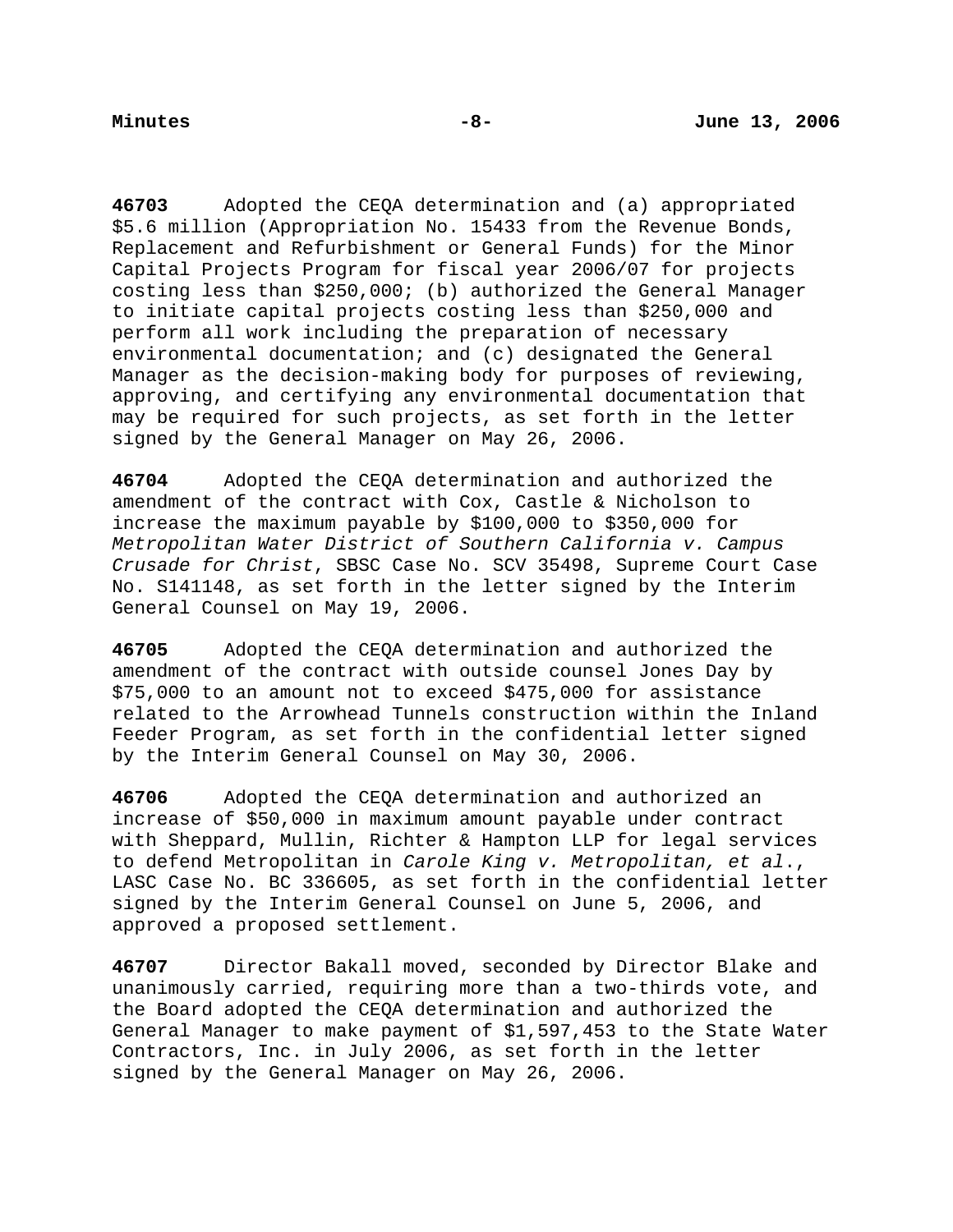**46708** In reference to the Central Pool Augmentation Program, Director Koopman asked if there is some ability for Metropolitan to be reimbursed for the cost of doing this work and also why time is of the essence.

 General Manager Kightlinger replied that there were three options presented to the Board, and the option recommended from the committee was staff's recommendation to go forward and expend Metropolitan's funds for geotechnical, environmental and siting studies, and staff would seek reimbursement later from the transportation agencies. The second option was to defer all action at this time and try to work through the transportation agencies to ensure Metropolitan would be reimbursed, but that would probably delay the project for some period of time, possibly up to a year. The third option was not to take any action. The committee voted to approve Option 1.

 Director Sutley also inquired about the timing of action on this item now and the costs and expenditure for the studies. Assistant General Manager Man replied that in the Integrated Area Studies all the member agencies are working collaboratively to look at future projects for the Central Pool, which includes Los Angeles, Orange County, and Ventura County. These studies are based on assessments of supply and demand, but also based on understanding the future facility timing as well as the costs involved in these options. Assistant General Manager Man further stated that it was very important to establish the cost of infrastructure improvements, and it is on that basis that Metropolitan can determine the feasibility, cost-effectiveness, and ease of implementation for the alternatives. That would give us a good idea which alternatives are the most feasible for Metropolitan to implement over the next 25 years.

 Engineering and Operations Committee Chairman Mylne therefore moved, seconded by Director Blake and carried, that the Board adopt the CEQA determination and (a) appropriate \$4.95 million in budgeted funds (Appropriation No. 15119, No. 8, from Revenue Bonds, Replacement and Refurbishment or General Funds); and authorize (b) geotechnical, environmental, and siting studies for the Central Pool Augmentation (CPA) Program; (c) an agreement with Kleinfelder, Inc. for geotechnical investigations in an amount not to exceed \$2.9 million; (d) an agreement with GeoPentech, Inc. for geotechnical investigations in an amount not to exceed \$0.9 million; and (e) a Collection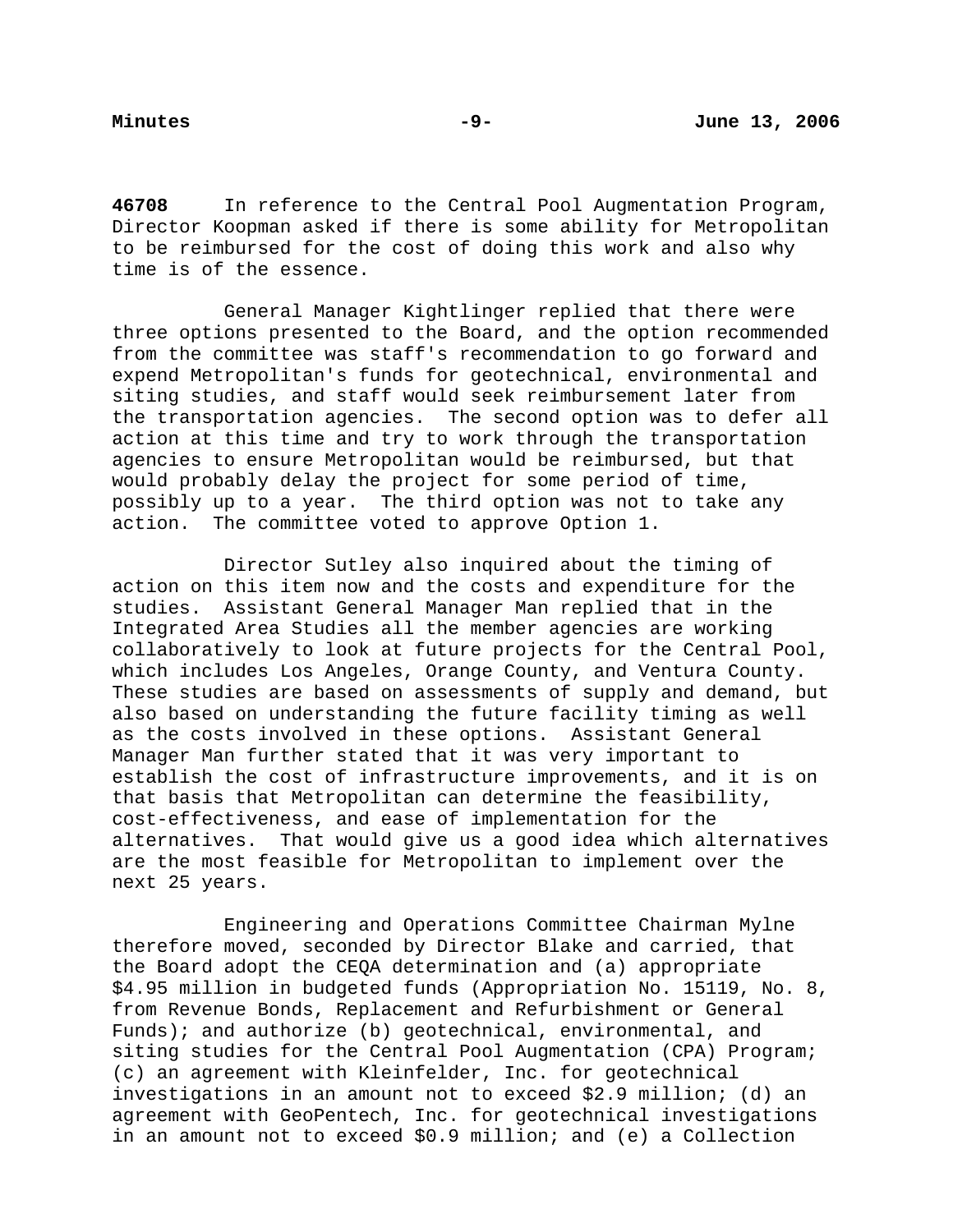Agreement with the United States Forest Service in an amount not to exceed \$0.75 million for preparing and administering permits for the CPA tunnel, as set forth in the letter signed by the General Manager on May 30, 2006.

 Directors Grunfeld, Hansen, J. Murray, Koopman, and Sutley requested to be recorded as voting no.

**46709** Communications and Legislation Committee Chair Fellow reported that the committee took no action on Agenda Item 8-12 to express support for AB 1881 (Laird, D-Santa Cruz) on landscape water use efficiency, which would enact recommendations from the AB 2717 task force, including landscape meters, water budgets, and irrigation controls. Committee Chair Fellow stated that action on this item should be taken up by the full Board.

 Communications and Legislation Committee Vice Chair Griset then moved, seconded by Director Sutley, that the Board adopt the CEQA determination and express a position of support on AB 1881 (Laird, D-Santa Cruz) regarding landscape water use efficiency, as set forth in the letter signed by the General Manager on June 7, 2006.

 A discussion ensued regarding the effects of this bill as more government regulations, restrictions on local communities, the emphasis on conservation, and increasing water use efficiency.

Director Blake withdrew from the Meeting at 12:02 p.m.

 Director W. Murray called for the question. Vice Chairman Grandsen seconded the motion.

 The Chair called for a vote on the motion calling for the question.

The following is a record of the vote:

 Ayes: Anaheim (Dir. M. Edwards, 2,822 votes), Calleguas Municipal Water District (Dir. Grandsen, 6,534 votes), Glendale (Dir. Rez, 1,772 votes), Municipal Water District of Orange County (Dirs. Bannister and Foley, 13,872 votes), Pasadena (Dir. Brick, 1,524 votes), Santa Monica (Dir. Abdo, 1,802 votes), Upper San Gabriel Valley Municipal Water District,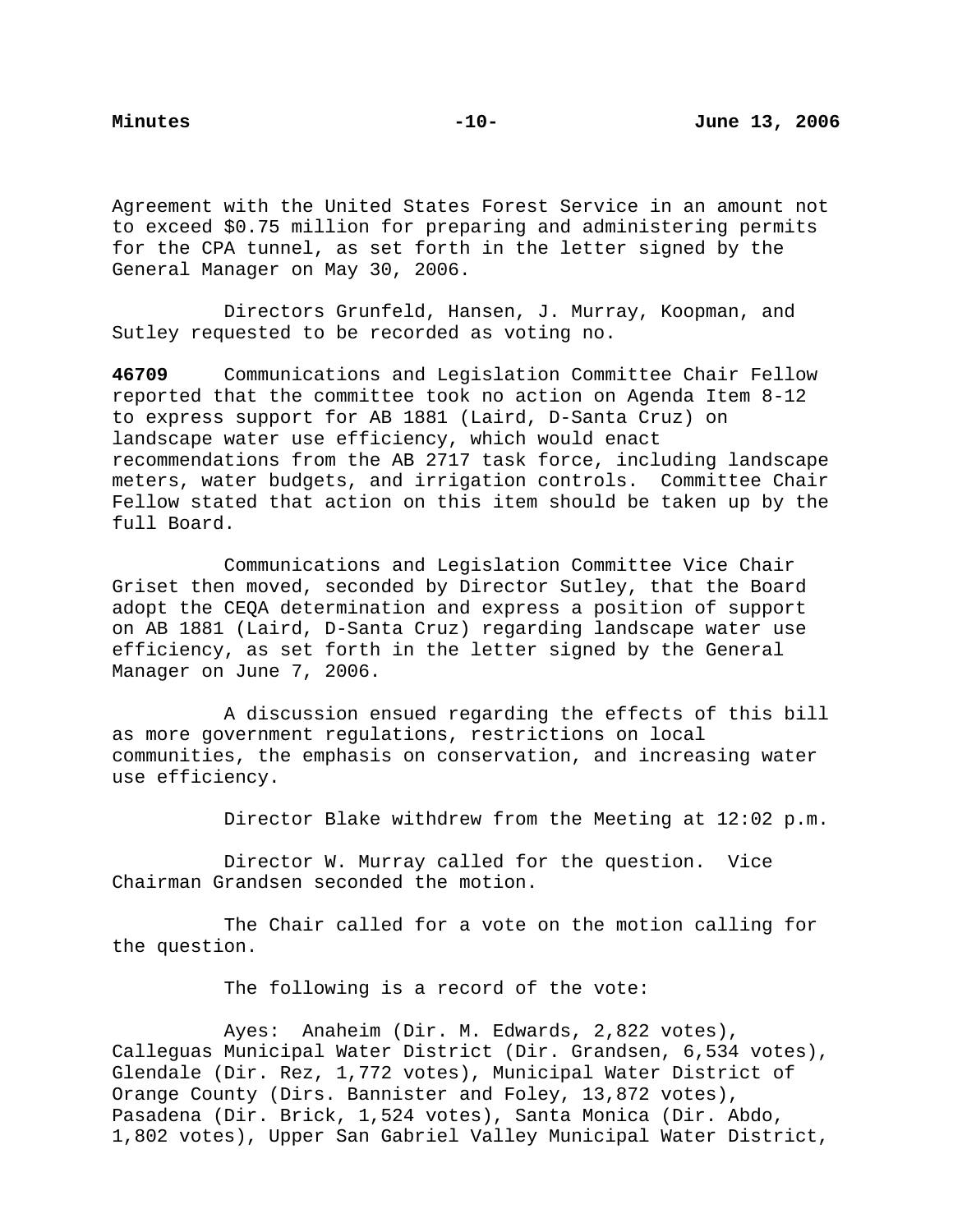Dir. Fellow, 5,732 votes), West Basin Municipal Water District (Dirs. Kwan and W. Murray, 10,680 votes). Total 44,738 votes.

 Noes: Beverly Hills (Dir. Harris, 1,534 votes), Burbank (Dir. Brown, 1,402 votes), Central Basin Municipal Water District (Dirs. Apodaca and Pace, 8,874 votes), Eastern Municipal Water District (Dir. Record, 4,522 votes), Foothill Municipal Water District (Dir. J. Edwards, 1,003 votes), Inland Empire Utilities Agency (Dir. Koopman, 6,104 votes), Las Virgenes Municipal Water District (Dir. Peterson, 1,523 votes), Long Beach (Dir. Hansen, 2,963 votes), Los Angeles (Noes: Dirs. Grunfeld, J. Murray, and Sutley. Absent: Dir. Quiñonez. 30,839 votes), Municipal Water District of Orange County (Dirs. Bakall and Dick, 13,872 votes), San Diego County Water Authority (Noes: Dirs. Lewis, Parker, and Pocklington. Absent: Dir. Loveland. 29,821 votes), Santa Ana (Dir. Griset, 1,722 votes), Torrance (Dir. Wright, 1,776 votes), Western Municipal Water District of Riverside County (Dir. Mylne, 5,911 votes). Total 111,866 votes.

 Abstain: Three Valleys Municipal Water District (Dir. De Jesus, 4,020 votes). Total 4,020 votes.

 Absent: Compton (Dir. Hall, 259 votes), Fullerton (Dir. Blake, 1,193 votes), San Fernando (Dir. Veres, 119 votes), San Marino (Dir. Morris, 328 votes). Total 1,899 votes.

 The Chair declared the motion failed by a vote of 44,738 ayes, 111,866 noes, 4,020 abstain, and 1,899 absent.

Director Kwan withdrew from the Meeting at 12:06 p.m.

Director Blake returned to the Meeting at 12:06 p.m.

 The Chair called for a vote on the motion to express a position of support on AB 1881.

The following is a record of the vote on the motion:

 Ayes: Eastern Municipal Water District (Dir. Record, 4,522 votes), Glendale (Dir. Rez, 1,772 votes), Las Virgenes Municipal Water District (Dir. Peterson, 1,523 votes), Los Angeles (Ayes: Dirs. Grunfeld, J. Murray, and Sutley. Absent: Dir. Quiñonez. 30,839 votes), Pasadena (Dir. Brick, 1,524 votes), San Diego County Water Authority (Ayes: Dirs. Lewis,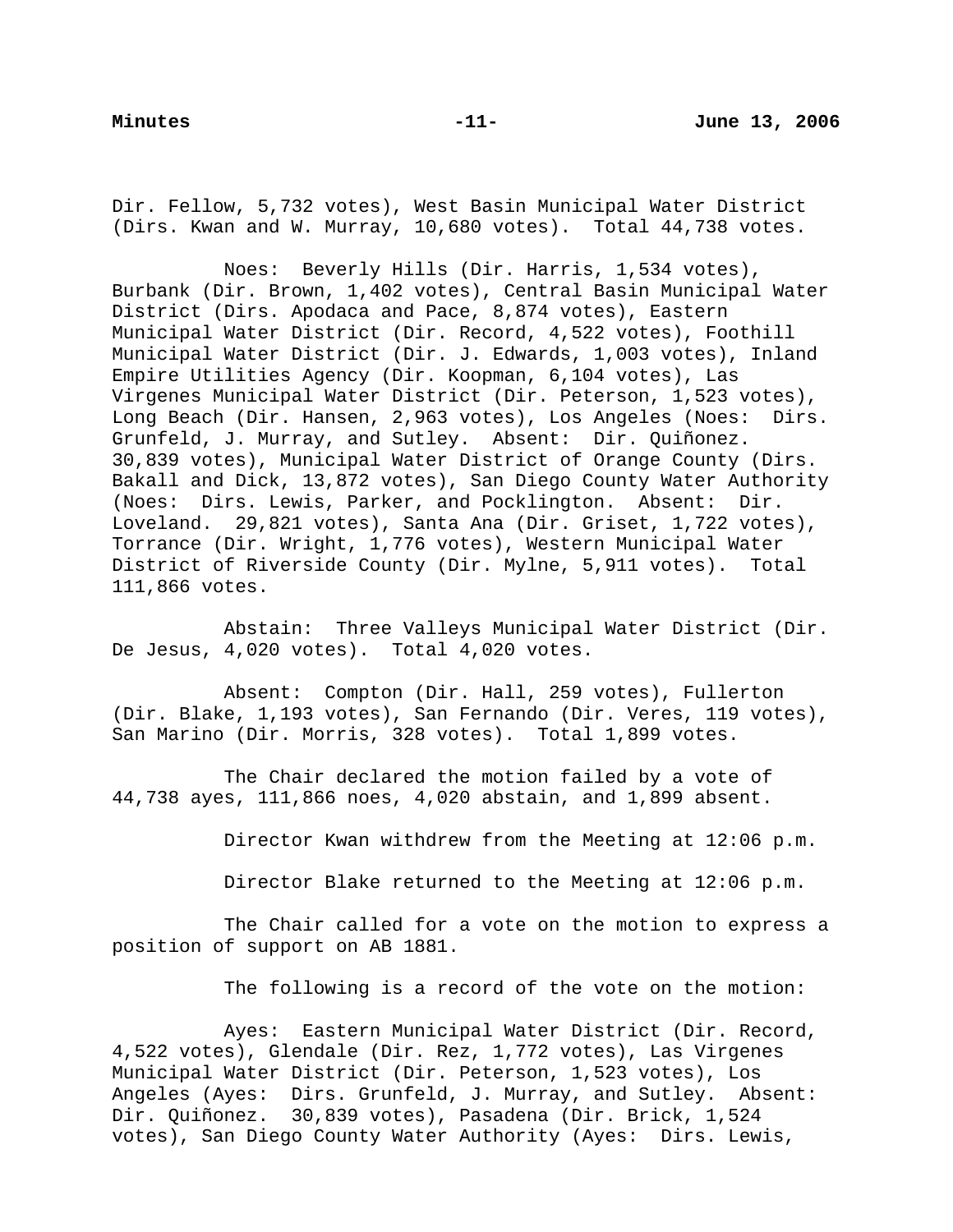Parker, and Pocklington. Absent: Dir. Loveland. 29,821 votes), Santa Ana (Dir. Griset, 1,722 votes), Santa Monica (Dir. Abdo, 1,802 votes), Torrance (Dir. Wright, 1,776 votes), Upper San Gabriel Valley Municipal Water District (Dir. Fellow, 5,732 votes), West Basin Municipal Water District (Aye: Dir. W. Murray. Absent: Dir. Kwan. 10,680 votes). Total 91,713 votes.

 Noes: Anaheim (Dir. M. Edwards, 2,822 votes), Beverly Hills (Dir. Harris, 1,534 votes), Burbank (Dir. Brown, 1,402 votes), Calleguas Municipal Water District (Dir. Grandsen, 6,534 votes), Central Basin Municipal Water District (Dirs. Apodaca and Pace, 8,874 votes), Foothill Municipal Water District (Dir. J. Edwards, 1,003 votes), Fullerton (Dir. Blake, 1,193 votes), Inland Empire Utilities Agency (Dir. Koopman, 6,104 votes), Long Beach (Dir. Hansen, 2,963 votes), Municipal Water District of Orange County (Dirs. Bakall, Bannister, and Dick, 20,808 votes), Three Valleys Municipal Water District (Dir. De Jesus, 4,020 votes), Western Municipal Water District of Riverside County (Dir. Mylne, 5,911 votes). Total 63,168 votes.

 Abstain: Municipal Water District of Orange County (Dir. Foley, 6,936 votes). Total 6,936 votes.

 Absent: Compton (Dir. Hall, 259 votes), San Fernando (Dir. Veres, 119 votes), San Marino (Dir. Morris, 328 votes). Total 706 votes.

 The Chair declared the motion carried by a vote of 91,713 ayes, 63,168 noes, 6,936 abstain, and 706 absent.

**46710** Recreation Committee Chairman Record reported that at its meeting on May 23, 2006, the committee unanimously approved an amended motion for the Diamond Valley Lake appropriation, to include final design for the East Marina utilities, the Marina dock facilities and wave attenuator, and amendments to three agreements. The committee also recommended allocating \$1.61 million in previously appropriated, budgeted funds for total approved expenditures of \$69.76 million.

 Committee Chairman Record stated that since the committee meeting, staff has requested that only subsection (e) of the recommendation move forward at this time so that staff can fully address questions raised at the meeting, and that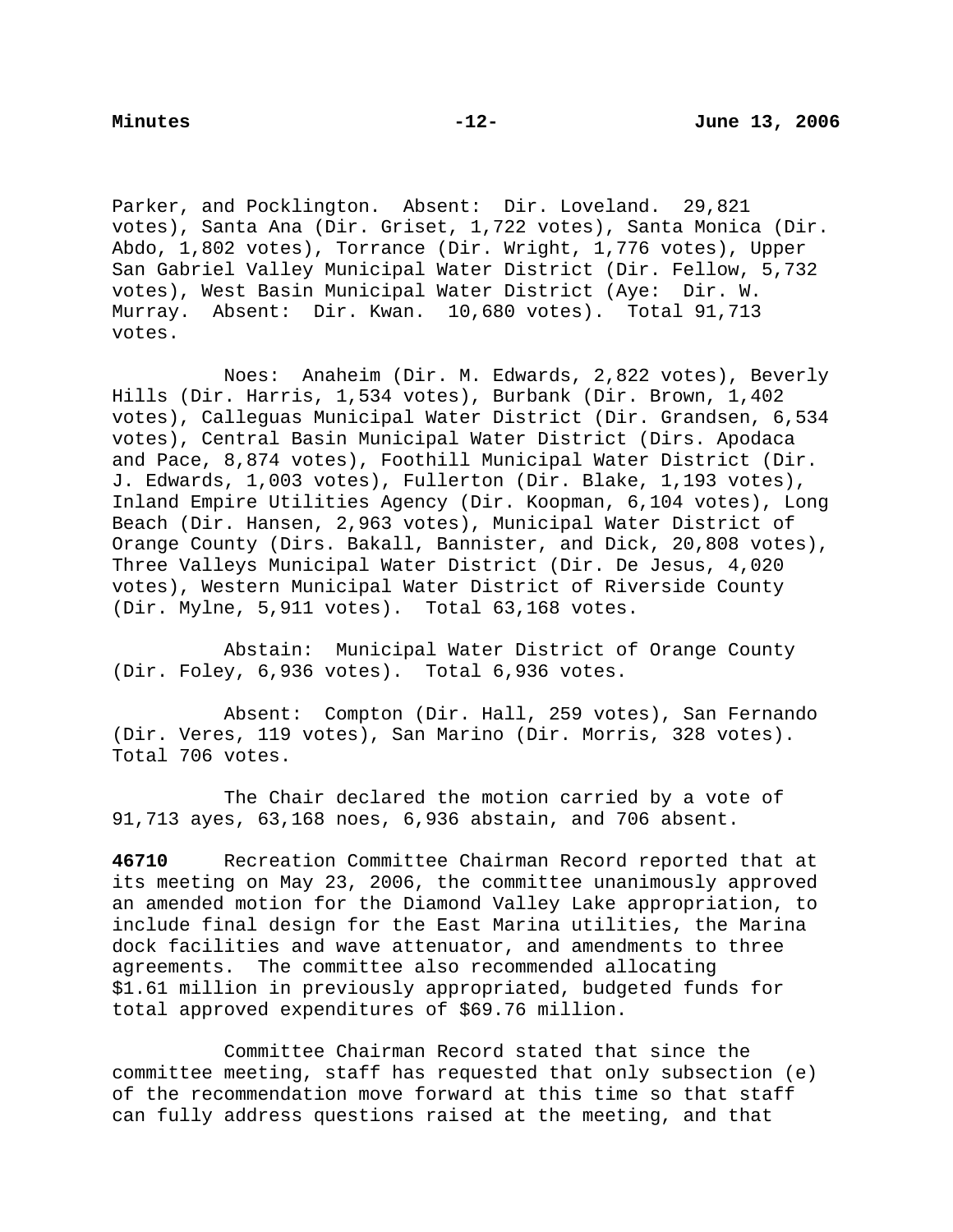staff will return with recommendations for the remaining work on the marina in the near future.

Committee Chairman Record then moved, seconded by Director Bakall and carried, that the Board adopt the CEQA determination and authorize an amendment to Agreement No. 56013 with Riverside County Sheriff Law Enforcement to increase the maximum amount payable to \$300,000 per year to provide law enforcement services at Diamond Valley Lake, for up to five years, as set forth in the revised letter signed by the General Manager on May 26, 2006.

 Asset and Real Property Committee Chairman Pace reminded the Board of the Diamond Valley Lake inspection trip on Friday, June 16, to view the progress of The Center for Water Education; and the Center's fundraising auction on June 23, 2006, and invited Directors to participate.

Director Kwan returned to the Meeting at 12:16 p.m.

**46711** Regarding the new committee structure, Chairman Bannister stated that the Executive Committee requested that the number of committees currently in existence be reduced to six standing committees: Legal and Claims; Budget, Finance, Investment and Insurance; Engineering and Operations; Water Planning, Quality and Resources; Asset and Recreation; and Communications and Legislation. The Executive Committee would also remain with the membership reduced to include the chairs of the standing committees, the six elected nonofficers from the Board, the two past Chairmen of the Board; the four Vice Chairs of the Board, the Board Secretary, and the Chairman of the Board.

 The Chair also reported that at the Executive Committee meeting, it was recommended that the number of people on each standing committee would be eight, except for 12 people on the Water Planning Committee, and that each committee has two vice chairs.

 A discussion ensued regarding the membership of the committees. Chairman Bannister requested that the matter be taken up separately.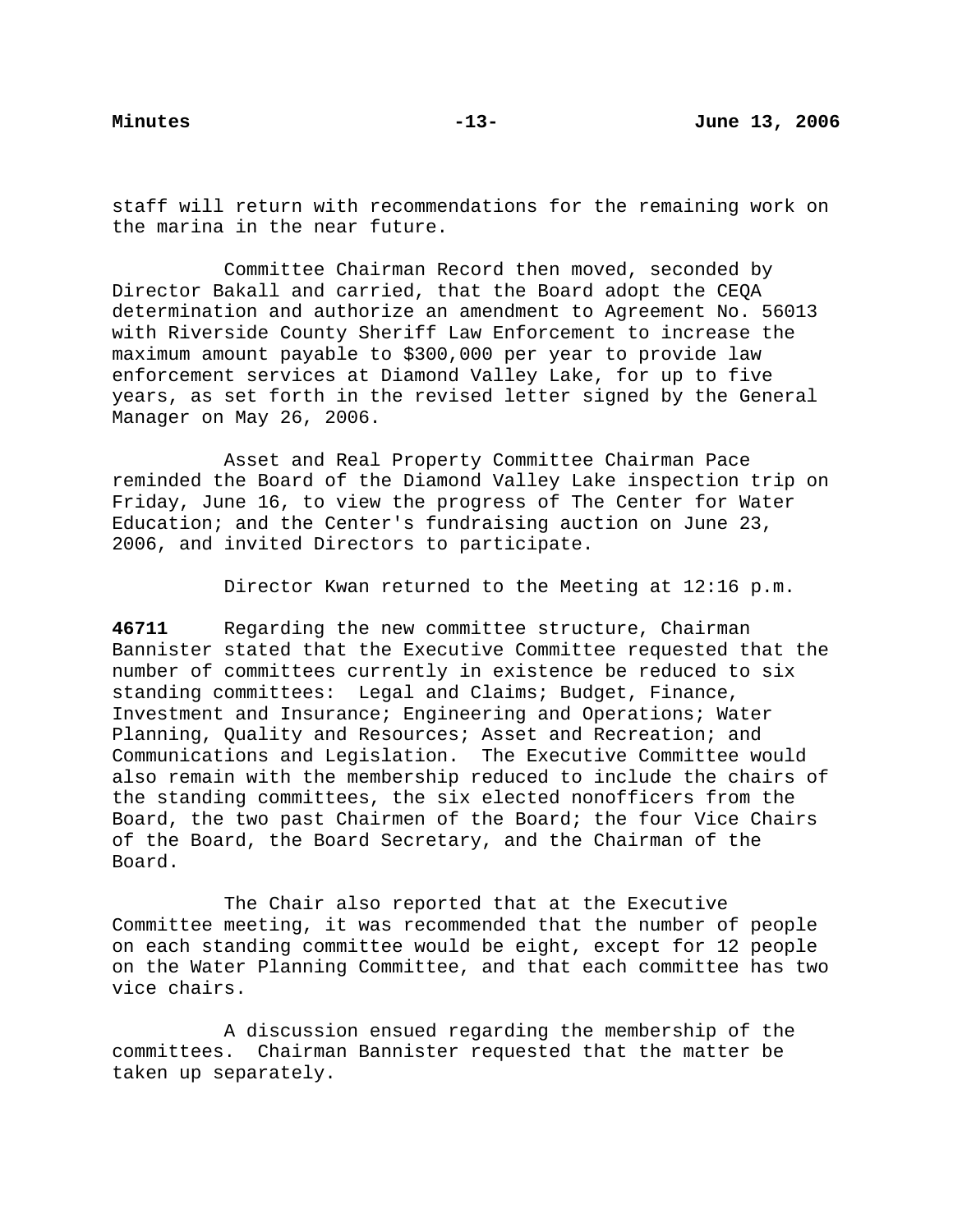Director Pace then moved, seconded by Director Bakall and carried, that the Board adopt the CEQA determination and (a) approve the changes to Division 2, Chapters 4 and 5 of the Administrative Code set forth in Attachment 1 to the letter signed by the Interim General Counsel on May 31, 2006, to reflect the new structure of the Board's committees; and (b) authorize the General Counsel to conform other Administrative Code committee references to these committees, as set forth in the letter signed by the Interim General Counsel on May 31, 2006, with the change that the new committee structure for holding committee meetings be effective immediately and that the meetings be held consecutively.

**46712** Regarding the size of the committees, Director Brick stated he supported the efforts to streamline the committee process. However, he expressed concern with the size of each committee (eight members), which would not foster better discussion of issues and more participation from Directors. Director Brick therefore moved to increase the size of all committees to 12, which would be more representative of the Board and would ensure greater participation from Board members in the decision-making process.

 Following a discussion on the pros and cons of having smaller or larger committees (8 versus 12), Director Brick moved, seconded by Director W. Murray, that the size of the committees be left at the discretion of the Board Chairman.

 Director J. Murray then moved, seconded by Director Pace and carried, and called for the question.

 The Chair then called for a vote on the motion that the size of the committees be left at the discretion of the Board Chairman, which was carried.

**46713** The following communications were submitted to the Board for information:

a. Status report for the Inland Feeder Program for activities through April 2006 signed by the General Manager on May 26, 2006.